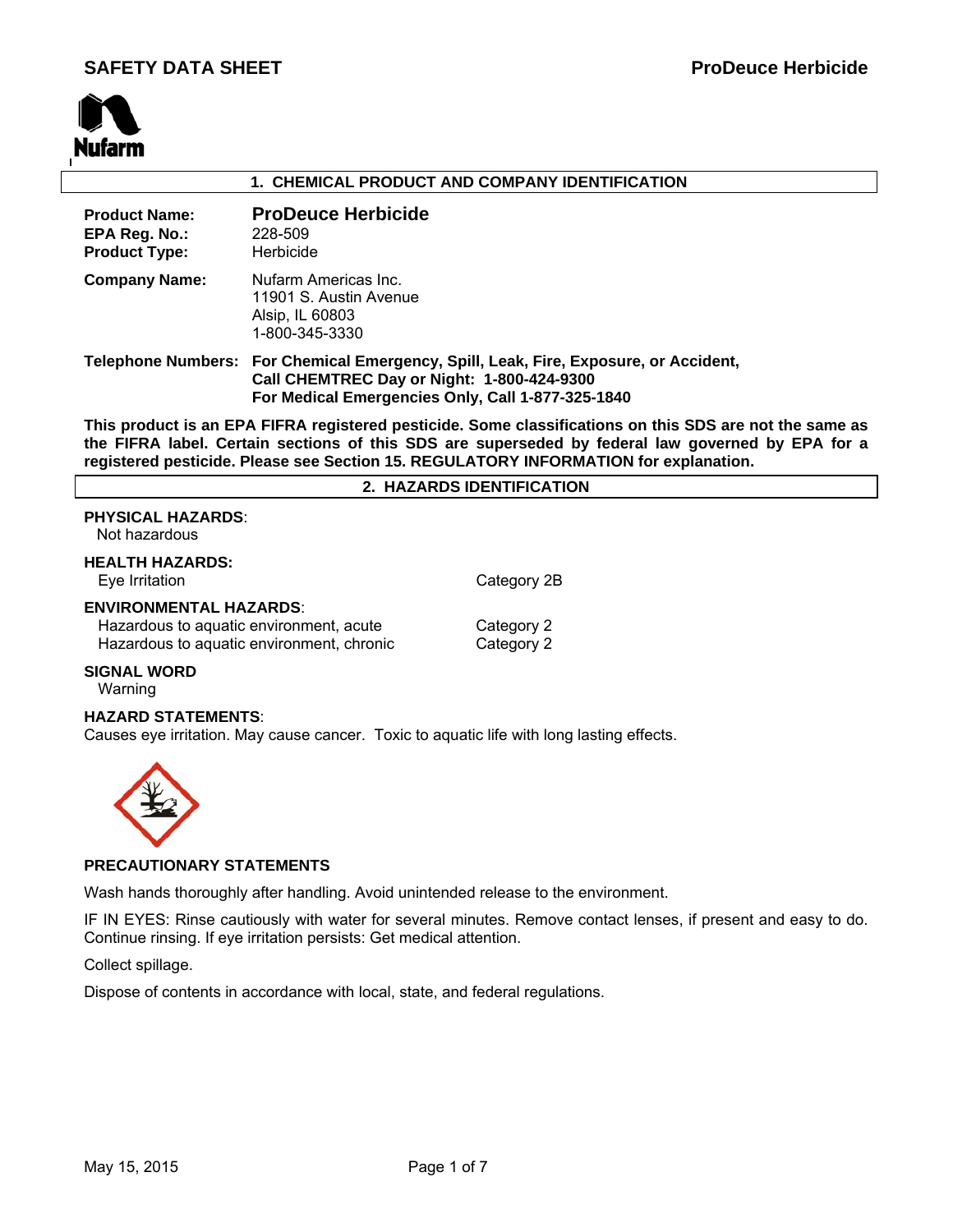# **3. COMPOSITION / INFORMATION ON INGREDIENTS**

# **COMPONENTS CAS NO. % BY WEIGHT**

Glyphosate, N-(phosphonomethyl)glycine, Isopropylamine salt  $38641-94-0$  40 – 41.3 Prodiamine 29091-21-2 7.1 – 7.9 Other Ingredients **Trade Secret** Trade Secret Trade Secret Trade Secret Trade Secret Trade Secret Trade Secret Trade Secret Trade Secret Trade Secret Trade Secret Trade Secret Trade Secret Trade Secret Trade Secret Trade S

**Synonyms:** Glyphosate IPA; N-(phosphonomethyl) glycine, in the form of its isopropylamine salt.

Ingredients not precisely identified are proprietary or non-hazardous. Values are not product specifications.

# **4. FIRST AID MEASURES**

**If in Eyes:** Hold eye open and rinse slowly and gently with water for several minutes. Remove contact lenses, if present, then continue rinsing eye. Get medical attention if irritation occurs and persists.

**If Swallowed:** Have person sip a glass of water if able to swallow. Do not induce vomiting unless told to do so by the poison control center or doctor. Do not give anything by mouth to an unconscious person. If symptoms develop, get medical advice.

**If Inhaled:** Move person to fresh air. If breathing is difficult, administer oxygen. If symptoms develop, get medical advice.

**If on Skin or Clothing:** Take off contaminated clothing. Rinse skin with plenty of water for several minutes. If irritation occurs, get medical advice.

**Most important symptoms/effects, acute and delayed:** Causes eye irritation. May be harmful if swallowed.

**Indication of immediate medical attention and special treatment needed, if necessary:** Immediate medical attention should not be required.

# **5. FIRE FIGHTING MEASURES**

**Extinguishing Media:** Recommended for large fires: foam or water spray. Recommended for small fires: dry chemical or carbon dioxide.

**Special Fire Fighting Procedures:** Firefighters should wear NIOSH approved self-contained breathing apparatus and full fire-fighting turn out gear. Dike area to prevent runoff and contamination of water sources. Dispose of fire control water later.

**Unusual Fire and Explosion Hazards:** If water is used to fight fire, contain runoff, using dikes to prevent contamination of water supplies. Dispose of fire control water later. This product reacts with galvanized steel or unlined steel (except stainless steel) to produce hydrogen gas that may form a highly combustible gas mixture which could flash or explode.

**Hazardous Decomposition Materials (Under Fire Conditions):** May produce gases such as oxides of carbon, nitrogen, and phosphorous.

# **6. ACCIDENTAL RELEASE MEASURES**

**Personal Precautions:** Wear appropriate protective gear for the situation. See Personal Protection information in Section 8.

**Environmental Precautions:** Prevent material from entering public sewer systems or any waterways. Do not flush to drain. Large spills to soil or similar surfaces may necessitate removal of topsoil. The affected area should be removed and placed in an appropriate container for disposal.

**Methods for Containment:** Dike spill using absorbent or impervious materials such as earth, sand or clay. Collect and contain contaminated absorbent and dike material for disposal.

**Methods for Cleanup and Disposal:** Pump any free liquid into an appropriate closed container. Collect washings for disposal. Decontaminate tools and equipment following cleanup. See Section 13: DISPOSAL CONSIDERATIONS for more information.

**Other Information:** Large spills may be reportable to the National Response Center (800-424-8802) and to state and/or local agencies.

# **7. HANDLING AND STORAGE**

# **Handling**:

Users should wash hands before eating, drinking, chewing gum, using tobacco or using the toilet. Remove clothing immediately if pesticide gets inside. Then wash thoroughly and put on clean clothing. Remove Personal Protective Equipment (PPE) immediately after handling this product. Wash outside of gloves before removing. As soon as possible, wash thoroughly and change into clean clothing.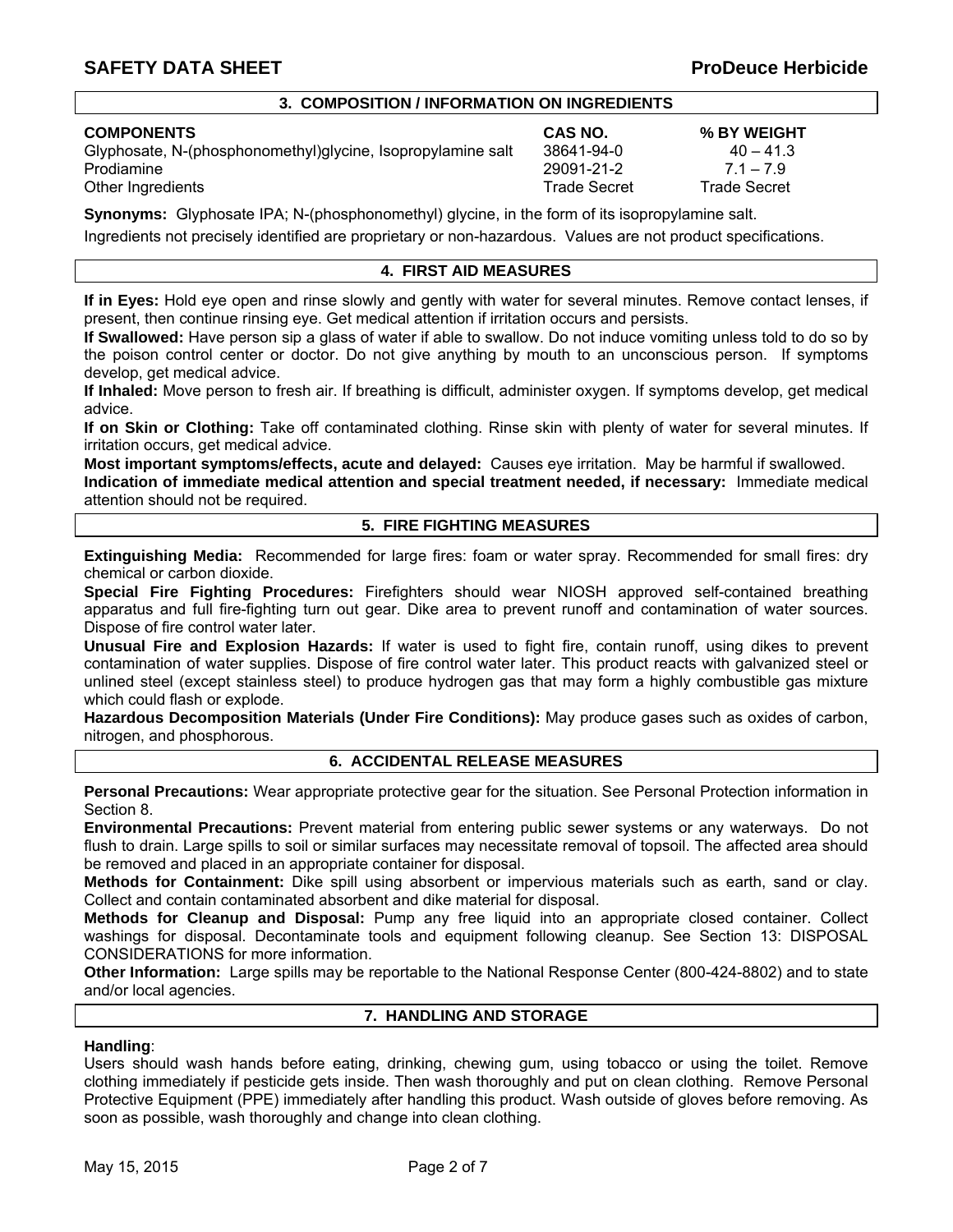Solutions of this product should be mixed or stored only in stainless steel, aluminum, fiberglass, plastic and plastic lined containers. DO NOT MIX OR STORE THIS PRODUCT OR SOLUTIONS OF THIS PRODUCT IN GALVANIZED STEEL OR UNLINED STEEL (EXCEPT STAINLESS STEEL) CONTAINERS OR TANKS. This product or solutions of this product react with such containers and tanks to produce hydrogen gas which may form a highly combustible gas mixture. This gas mixture could flash or explode, causing serious personal injury, if ignited by open flame, spark, welder's torch, lighted cigarette or other ignition source.

# **Storage:**

STORE ABOVE 10 $^{\circ}$  F (-12 $^{\circ}$  C) TO KEEP PRODUCT FROM CRYSTALLIZING. Crystals will settle to the bottom. If allowed to crystallize, place in a warm room  $68^{\circ}$  F (20 $^{\circ}$  C) for several days to redissolve and shake or roll to mix well before using. Do not contaminate water, food, or feed by storage or disposal.

# **8. EXPOSURE CONTROLS / PERSONAL PROTECTION**

# **Engineering Controls:**

Where engineering controls are indicated by specific use conditions or a potential for excessive exposure, use local exhaust ventilation at the point of generation.

# **Personal Protective Equipment:**

**Eye/Face Protection:** To avoid contact with eyes, wear chemical goggles or shielded safety glasses. An emergency eyewash or water supply should be readily accessible to the work area.

**Skin Protection:** To avoid contact with skin, wear long pants, long-sleeved shirt, socks, shoes and chemicalresistant gloves. An emergency shower or water supply should be readily accessible to the work area.

**Respiratory Protection:** Not normally required. If vapors or mists exceed acceptable levels, wear NIOSH approved air-purifying respirator with cartridges/canisters approved for use against pesticides.

**General Hygiene Considerations:** Personal hygiene is an important work practice exposure control measure and the following general measures should be taken when working with or handling this material: 1) do not store, use and/or consume foods, beverages, tobacco products, or cosmetics in areas where this material is stored;

2) wash hands and face carefully before eating, drinking, using tobacco, applying cosmetics or using the toilet.

# **Exposure Guidelines:**

|                      | <b>OSHA</b> |      | <b>ACGIH</b> |             |      |
|----------------------|-------------|------|--------------|-------------|------|
| <b>Component</b>     | TWA         | STEL | TWA          | <b>STEL</b> | Unit |
| Glyphosate, IPA Salt | NΕ          | NE   | NΕ           | <b>NE</b>   |      |
| Prodiamine           | NΕ          | NE   | NE           | NE          |      |
| Other Ingredients    | NE          | NE   | NE           | NE          |      |

NE = Not Established

# **9. PHYSICAL AND CHEMICAL PROPERTIES**

| Appearance:                                   | Yellow liquid                             |
|-----------------------------------------------|-------------------------------------------|
| Odor:                                         | Faint                                     |
| Odor threshold:                               | No data available                         |
| pH:                                           | 4.8 (1% dispersion in DIW)                |
| Melting point/freezing point:                 | No data available                         |
| Initial boiling point and boiling range       | No data available                         |
| <b>Flash point:</b>                           | Not applicable due to aqueous formulation |
| <b>Evaporation rate:</b>                      | No data available                         |
| Flammability (solid, gas):                    | No data available                         |
| Upper/lower flammability or explosive limits: | No data available                         |
| Vapor pressure:                               | No data available                         |
| Vapor density:                                | No data available                         |
| <b>Relative density:</b>                      | 1.196 g/mL @ $20^{\circ}$ C               |
| Solubility(ies):                              | Miscible                                  |
| Partition coefficient: n-octanol/water:       | No data available                         |
| <b>Autoignition temperature:</b>              | No data available                         |
| <b>Decomposition temperature:</b>             | No data available                         |
| <b>Viscosity:</b>                             | 408.082 cPs @ 20° C; 177.719 cPs @ 40° C  |

**Note:** Physical data are typical values, but may vary from sample to sample. A typical value should not be construed as a guaranteed analysis or as a specification.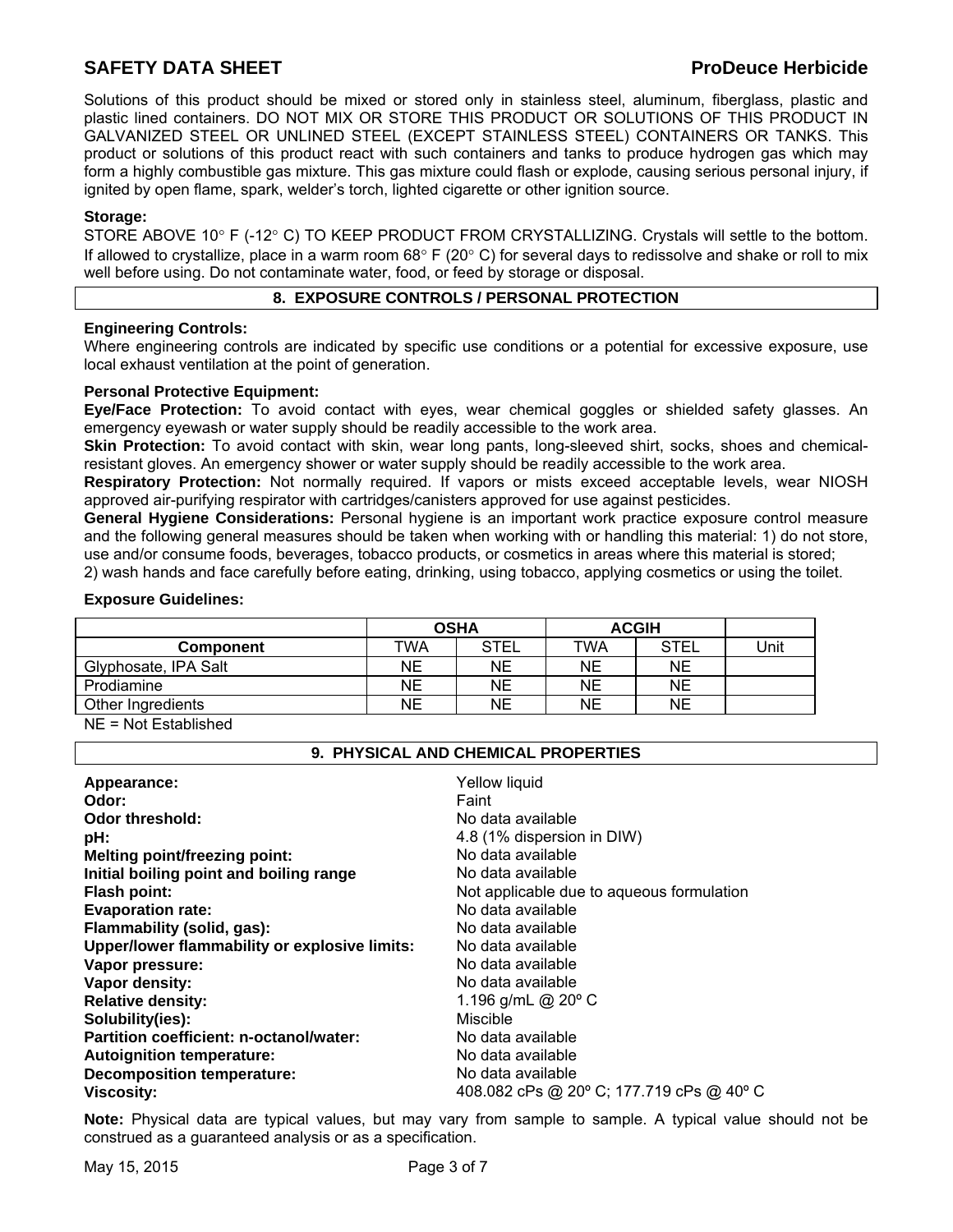# **10. STABILITY AND REACTIVITY**

**Reactivity:** This product reacts with aluminum, galvanized steel or unlined steel (except stainless steel) to produce hydrogen gas that may form a highly combustible gas mixture which could flash or explode.

**Chemical Stability:** This material is stable under normal handling and storage conditions.

**Possibility of Hazardous Reactions:** Hazardous polymerization will not occur. This product may react with aluminum, galvanized steel, or unlined steel containers to form hydrogen gas which is highly combustible.

**Conditions to Avoid:** Excessive heat. Do not store near heat or flame. Do not store in aluminum, galvanized steel, or unlined steel containers.

**Incompatible Materials:** Strong oxidizing agents: bases and acids. This product reacts with galvanized steel or unlined steel (except stainless steel) to produce hydrogen gas that may form a highly combustible gas mixture which could flash or explode.

**Hazardous Decomposition Products:** Under fire conditions, may produce gases such as oxides of carbon, nitrogen and phosphorous.

## **11. TOXICOLOGICAL INFORMATION**

**Likely Routes of Exposure:** Eye contact, Skin contact

**Symptoms of Exposure:** 

**Eye:** Slightly irritating based on toxicity studies.

**Skin:** Slightly toxic and non-irritating based on toxicity studies.

**Inhalation:** Low inhalation toxicity.

**Ingestion:** Slightly toxic based on toxicity studies. May cause nausea, vomiting, and abdominal pain.

**Delayed, immediate and chronic effects of exposure:** None reported.

## **Toxicological Data:**

Data from laboratory studies on this product are summarized below:

**Oral:** Rat LD<sub>50</sub>: >5,000 mg/kg

**Dermal:** Rat LD<sub>50</sub>: >5,000 mg/kg

**Inhalation:** Rat 4-hr LC<sub>50</sub>: >2.06 mg/l (no mortalities at highest dose tested)

**Eye Irritation:** Rabbit: Mildly irritating (MMTS=19.7)

**Skin Irritation: Rabbit: Slightly irritating (PDII= 1.2)** 

**Skin Sensitization:** Not a contact sensitizer in guinea pigs following repeated skin exposure.

**Subchronic (Target Organ) Effects:** Repeated overexposure to glyphosate may decrease body weight gains and effects to liver. Repeated overexposure to prodiamine may decrease body weight gains and affect the liver and thyroid. The surfactant component of this product is reported to cause irritation to the eyes and skin and may contribute to the irritation potential reported for this product. Ingestion may produce gastrointestinal irritation, nausea, vomiting and diarrhea.

**Carcinogenicity / Chronic Health Effects:** Prolonged overexposure to glyphosate may cause effects to the liver. EPA has given glyphosate a Group E classification (evidence of non-carcinogenicity in humans). Canada PMRA has classified glyphosate as non-carcinogenic. In 2015 IARC classified glyphosate as a probable human carcinogen Group 2A based on limited human evidence and some evidence in animals. In animal studies with prodiamine, benign thyroid tumors were seen in rats, but none were observed in mice.

**Reproductive Toxicity:** In laboratory animal studies with glyphosate and prodiamine, effects on reproduction have been seen only at doses that produced toxicity to the parent animals. For prodiamine these effects were seen at high doses.

**Developmental Toxicity:** In animal studies, glyphosate did not cause birth defects in animals; other effects were seen in the fetus only at doses which caused toxic effects to the mother. For prodiamine, fetal toxicity has been seen at high dose levels in rats, developmental and maternal toxicity observed at 1g/kg/day.

**Genotoxicity:** Glyphosate has produced no genetic changes in a variety of standard tests using animals and animal or bacterial cells. Animal tests with prodiamine did not demonstrate mutagenic effects.

#### **Assessment Carcinogenicity:**

This product contains substances that are considered to be probable or suspected human carcinogens as follows: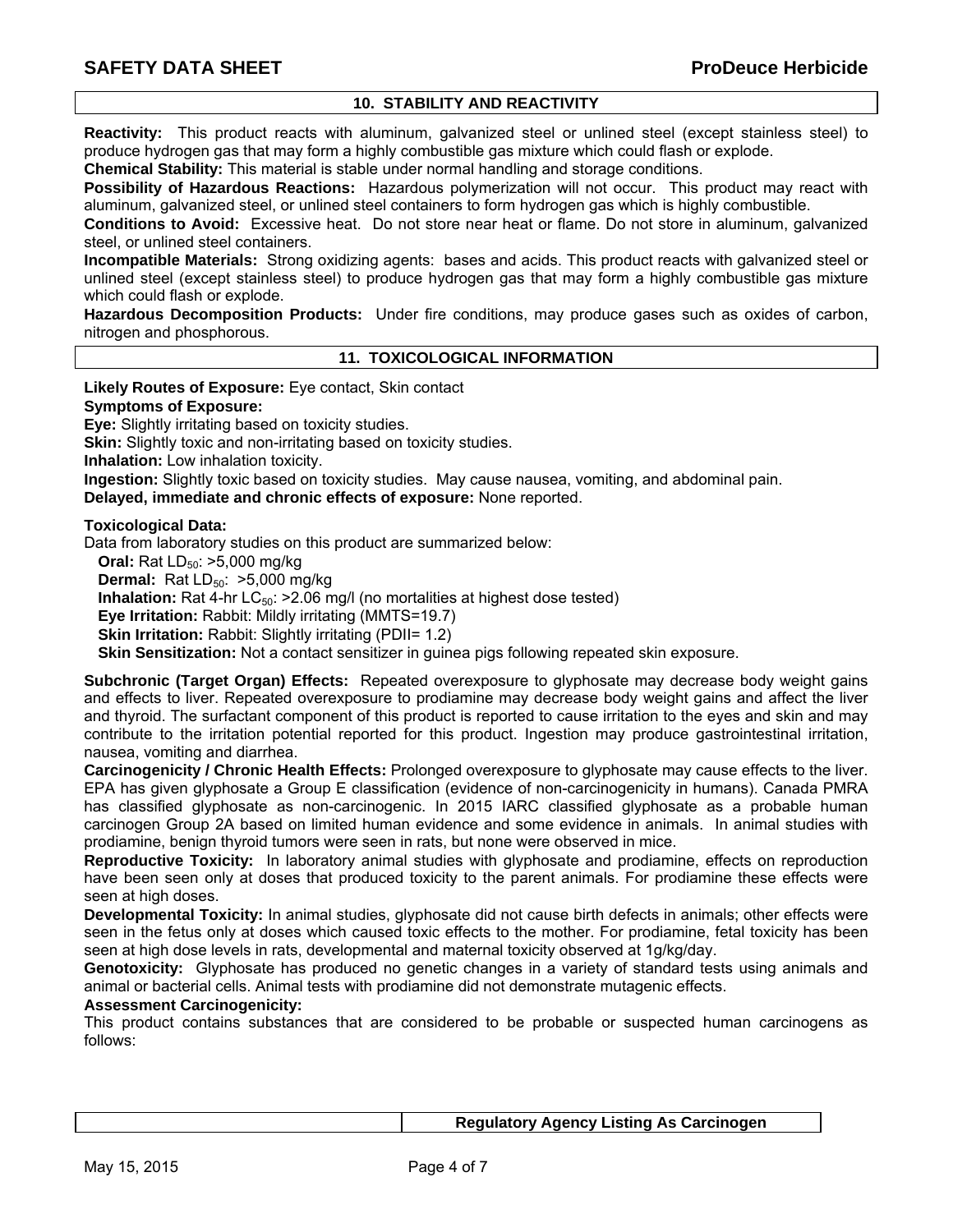| <b>Component</b>                        |            | <b>ACGIH</b> | <b>IARC</b>                                     | <b>NTP</b> | <b>OSHA</b>                                         |
|-----------------------------------------|------------|--------------|-------------------------------------------------|------------|-----------------------------------------------------|
| Glyphosate, IPA Salt                    |            | No.          | 2Α                                              | No.        | No.                                                 |
| Prodiamine                              |            | No.          | No.                                             | No.        | No.                                                 |
| <b>12. ECOLOGICAL INFORMATION</b>       |            |              |                                                 |            |                                                     |
| <b>Ecotoxicity:</b>                     |            |              |                                                 |            |                                                     |
| Data on Glyphosate Technical:           |            |              |                                                 |            |                                                     |
| 96-hour LC <sub>50</sub> Bluegill:      | $120$ mg/l |              |                                                 |            | Bobwhite Quail 8-day Dietary $LD_{50}$ : >4,500 ppm |
| 96-hour LC <sub>50</sub> Rainbow Trout: | 786 mg/l   |              | Mallard Duck 8-day Dietary LC <sub>50</sub> :   |            | >4,500 ppm                                          |
| 48-hour EC <sub>50</sub> Daphnia:       | 780 mg/l   |              |                                                 |            |                                                     |
| Data on Prodiamine                      |            |              |                                                 |            |                                                     |
| 96-hour $LC_{50}$ Bluegill Sunfish:     | $0.55$ ppm |              | Bobwhite Quail 8-day Dietary LC <sub>50</sub> : |            | $>10,000$ ppm                                       |
| 96-hour LC <sub>50</sub> Rainbow Trout: | $0.83$ ppm |              | Mallard Duck 8-day Dietary LC <sub>50</sub> :   |            | $>10,000$ ppm                                       |
| 48-hour LC <sub>50</sub> Daphnia magna: | $0.66$ ppm |              | Bees $LC_{50}/EC_{50}$ :                        |            | $>100 \mu g/bee$                                    |

## **Environmental Fate:**

In the environment glyphosate adsorbs strongly to soil and is expected to be immobile in soil. Glyphosate is readily degraded by soil microbes to AMPA (aminomethyl phosphonic acid) that is further degraded to carbon dioxide. Glyphosate and AMPA are unlikely to enter ground water due to their strong adsorptive characteristics. Terrestrially-applied glyphosate has the potential to move into surface waters through soil erosion because it may be adsorbed to soil particles suspended in the runoff. Aquatic applications registered for certain formulations may also result in glyphosate entering surface waters. Complete degradation is slow, but dissipation in water is rapid because glyphosate is bound in sediments and has low biological availability to aquatic organisms. These characteristics suggest a low potential for bioconcentration in aquatic organisms and this has been verified by laboratory investigations of glyphosate bioconcentration in numerous marine and freshwater organisms with and without soil. The maximum whole body bioconcentration factors for fish were observed to be less than 1X. Bioconcentration factors for sediment dwelling mollusks and crayfish tended to be slightly higher, but were always less than 10X. In addition, any residues accumulated in organisms were rapidly eliminated.

Prodiamine does not bioaccumulate. Prodiamine is persistent in soil (immobile) and has an average half-life of approximately 120 days. Prodiamine is stable in water (sinks in water after 24 hours).

# **13. DISPOSAL CONSIDERATIONS**

#### **Waste Disposal Method:**

Wastes resulting from use of this product that cannot be used or chemically reprocessed should be disposed of in a landfill approved for pesticide disposal or in accordance with applicable Federal, state or local procedures. Emptied container retains vapors and product reside. Observe all labeled safeguards until container is cleaned, reconditioned or destroyed.

### **COMMERCIAL Container Handling and Disposal:**

#### **Nonrefillable Containers 5 Gallons or Less:**

**Nonrefillable container.** Do not reuse or refill this container. Offer for recycling if available. Triple rinse container (or equivalent) promptly after emptying.

**Triple rinse as follows:** Empty the remaining contents into application equipment or a mix tank and drain for 10 seconds after the flow begins to drip. Fill the container 1/4 full with water and recap. Shake for 10 seconds. Pour rinsate into application equipment or a mix tank or store rinsate for later use or disposal. Drain for 10 seconds after the flow begins to drip. Repeat this procedure two more times. Then offer for recycling or reconditioning, or puncture and dispose of in a sanitary landfill, or by other procedures approved by State and local authorities. Plastic containers are also disposable by incineration. Do not burn unless allowed by state and local ordinance If burned stay out of smoke.

### **Nonrefillable containers larger than 5 Gallons:**

**CONTAINER DISPOSAL: Nonrefillable container. Do not reuse or refill this container.** Offer for recycling if available. If recycling or reconditioning is not available, puncture and dispose of in a sanitary landfill, or by other procedures approved by State and local authorities. Plastic containers are also disposable by incineration. Do not burn unless allowed by state and local ordinance. If burned stay out of smoke. Triple rinse or pressure rinse container (or equivalent) promptly after emptying.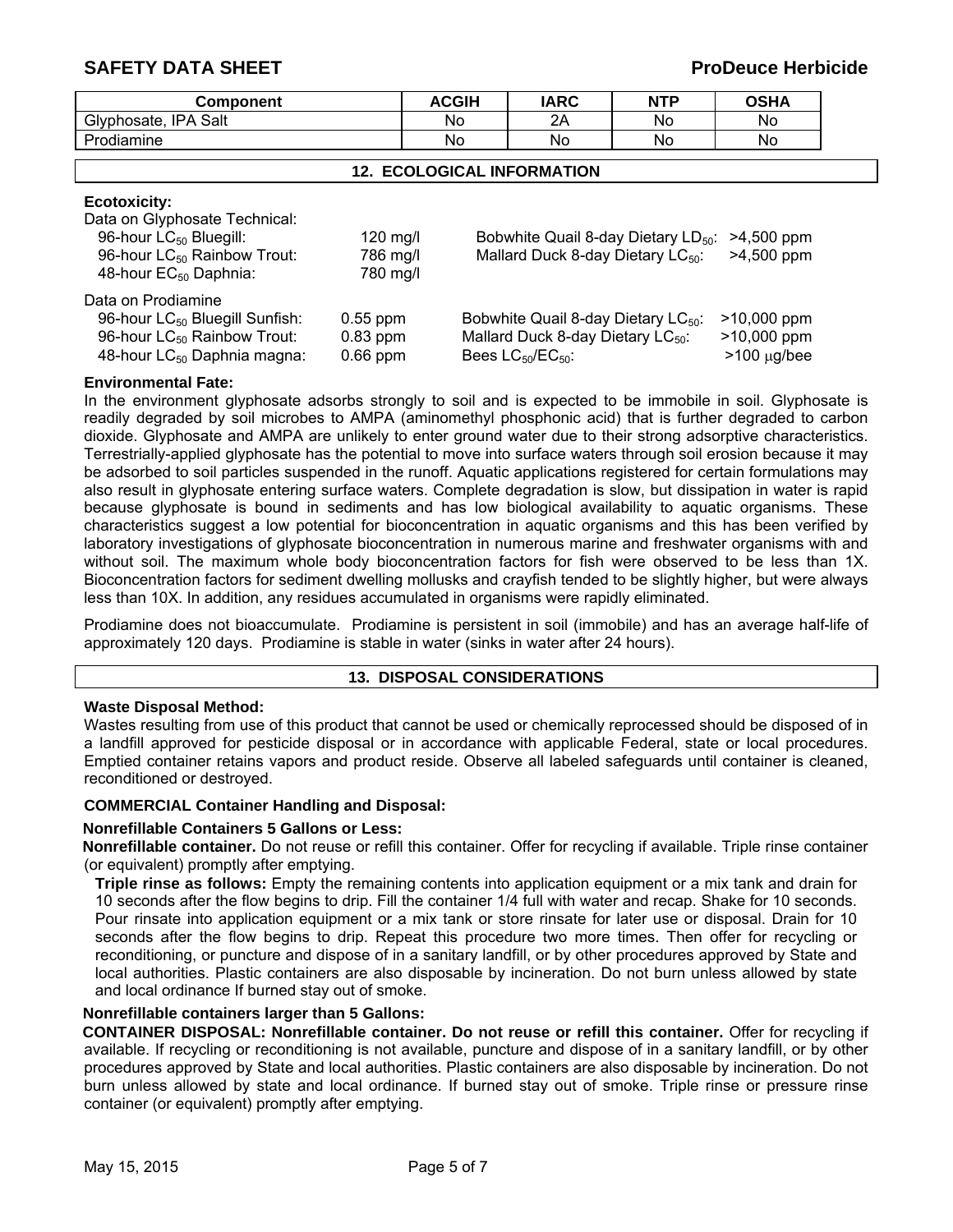**Triple rinse as follows:** Empty the remaining contents into application equipment or a mix tank. Fill the container 1/4 full with water. Replace and tighten closures. Tip container on its side and roll it back and forth, ensuring at least one complete revolution, for 30 seconds. Stand the container on its end and tip it back and forth several times. Turn the container over onto its other end and tip it back and forth several times. Empty the rinsate into application equipment or a mix tank or store rinsate for later use or disposal. Repeat this procedure two more times.

**Pressure rinse as follows:** Empty the remaining contents into application equipment or a mix tank and continue to drain for 10 seconds after the flow begins to drip. Hold container upside down over application equipment or mix tank or collect rinsate for later use or disposal. Insert pressure rinsing nozzle in the side of the container, and rinse at about 40 psi for at least 30 seconds. Drain for 10 seconds after the flow begins to drip.

# **Refillable containers**

**CONTAINER HANDLING [DISPOSAL]: Refillable container.** Refill this container with pesticide only. Do not reuse this container for any other purpose. Cleaning the container before final disposal is the responsibility of the person disposing of the container. Cleaning before refilling is the responsibility of the refiller. To clean the container before final disposal, empty the remaining contents from this container into application equipment or a mix tank. Fill the container about 10% full with water. Agitate vigorously or recirculate water with the pump for two minutes. Pour or pump rinsate into application equipment or rinsate collection system. Repeat this rinsing procedure two more times.

# **RESIDENTIAL Container Handling and Disposal:**

**Nonrefillable container.** Do not reuse or refill this container.

**If empty:** Place in trash or offer for recycling if available.

**If partly filled:** Call your local solid waste agency for disposal instructions. Never place unused product down any indoor (including toilet) or outdoor (including sewer) drain.

# **14. TRANSPORTATION INFORMATION**

Follow the precautions indicated in Section 7: HANDLING AND STORAGE of this MSDS.

**DOT**

< 119 gallons per completed package: Non Regulated

≥ 119 gallons per completed package:

UN 3082, Environmentally hazardous substance, liquid, n.o.s., (Prodiamine), 9, III, Marine pollutant

# **IMDG**

UN 3082, Environmentally hazardous substance, liquid, n.o.s., (Prodiamine), 9, III, Marine pollutant

**IATA**

Non Regulated

# **15. REGULATORY INFORMATION**

# **EPA FIFRA INFORMATION**

This chemical is a pesticide product registered by the United States Environmental Protection Agency and is subject to certain labeling requirements under federal pesticide law. These requirements differ from the classification criteria and hazard information required for safety data sheets (SDS), and for workplace labels of non-pesticide chemicals. The hazard information required on the pesticide label is reproduced below. The pesticide label also includes other important information, including directions for use.

CAUTION: Causes moderate eye irritation. Avoid contact with eyes or clothing. Wear protective eyewear. Wash thoroughly with soap and water after handling.

# **U.S. FEDERAL REGULATIONS**

**TSCA Inventory:** This product is exempted from TSCA because it is solely for FIFRA regulated use.

# **SARA Hazard Notification/Reporting:**

**Hazard Categories Under Criteria of SARA Title III Rules (40 CFR Part 370):** Acute Health